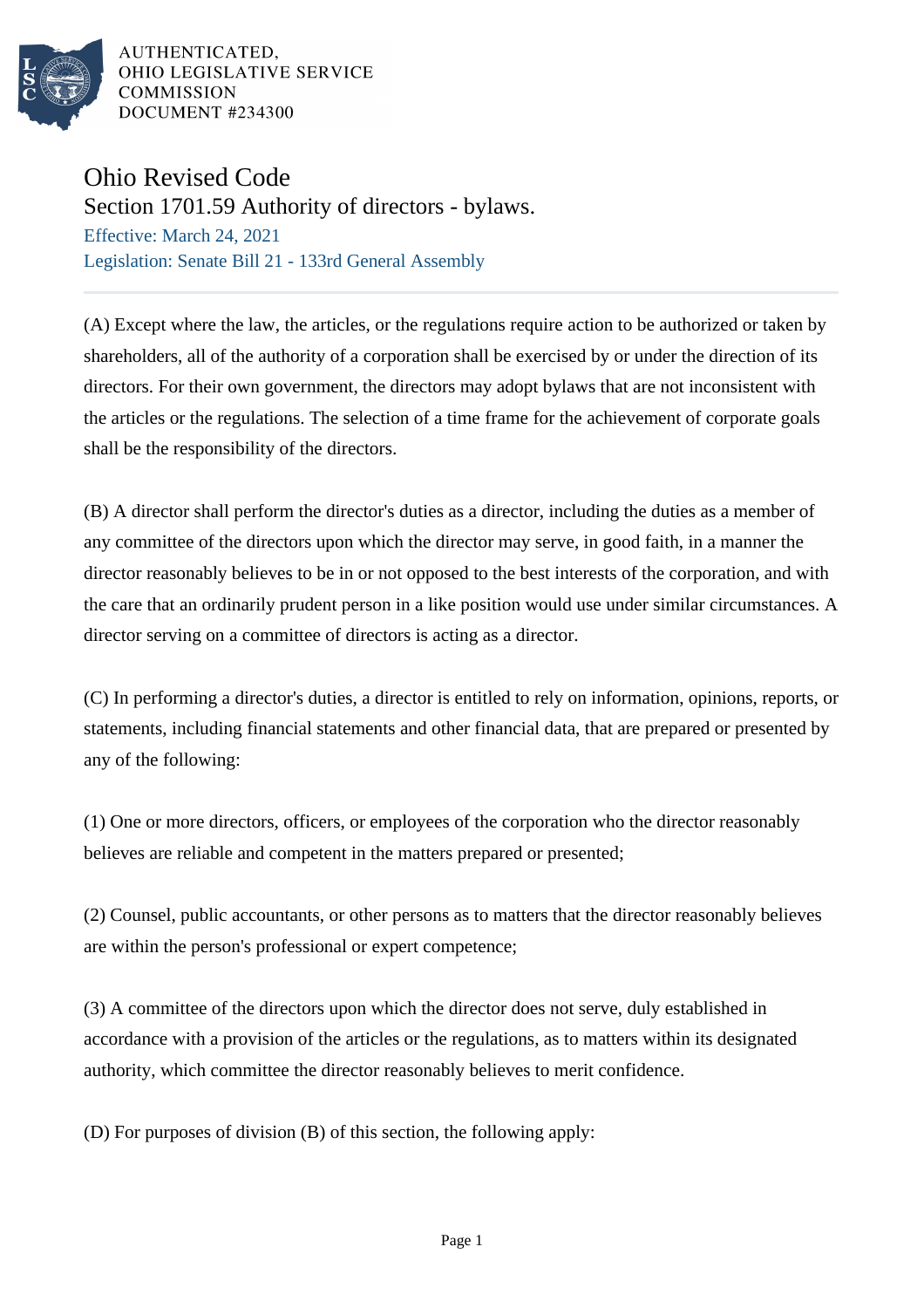

AUTHENTICATED. OHIO LEGISLATIVE SERVICE **COMMISSION** DOCUMENT #234300

(1) A director shall not be found to have violated the director's duties under division (B) of this section unless it is proved by clear and convincing evidence that the director has not acted in good faith, in a manner the director reasonably believes to be in or not opposed to the best interests of the corporation, or with the care that an ordinarily prudent person in a like position would use under similar circumstances, in any action brought against a director, including actions involving or affecting any of the following:

(a) A change or potential change in control of the corporation, including a determination to resist a change or potential change in control made pursuant to division (F)(7) of section 1701.13 of the Revised Code;

(b) A termination or potential termination of the director's service to the corporation as a director;

(c) The director's service in any other position or relationship with the corporation.

(2) A director shall not be considered to be acting in good faith if the director has knowledge concerning the matter in question that would cause reliance on information, opinions, reports, or statements that are prepared or presented by the persons described in divisions  $(C)(1)$  to  $(3)$  of this section to be unwarranted.

(3) A director's duties under division (B) of this section are not owed by a director of a benefit corporation to a person who is a beneficiary of a beneficial purpose of the benefit corporation based solely on the status of that person as a beneficiary.

(4) Nothing contained in this division limits relief available under section 1701.60 of the Revised Code.

(E) A director shall be liable in damages for any action that the director takes or fails to take as a director only if it is proved by clear and convincing evidence in a court of competent jurisdiction that the director's action or failure to act involved an act or omission undertaken with deliberate intent to cause injury to the corporation or undertaken with reckless disregard for the best interests of the corporation. Nothing contained in this division affects the liability of directors under section 1701.95 of the Revised Code or limits relief available under section 1701.60 of the Revised Code. This